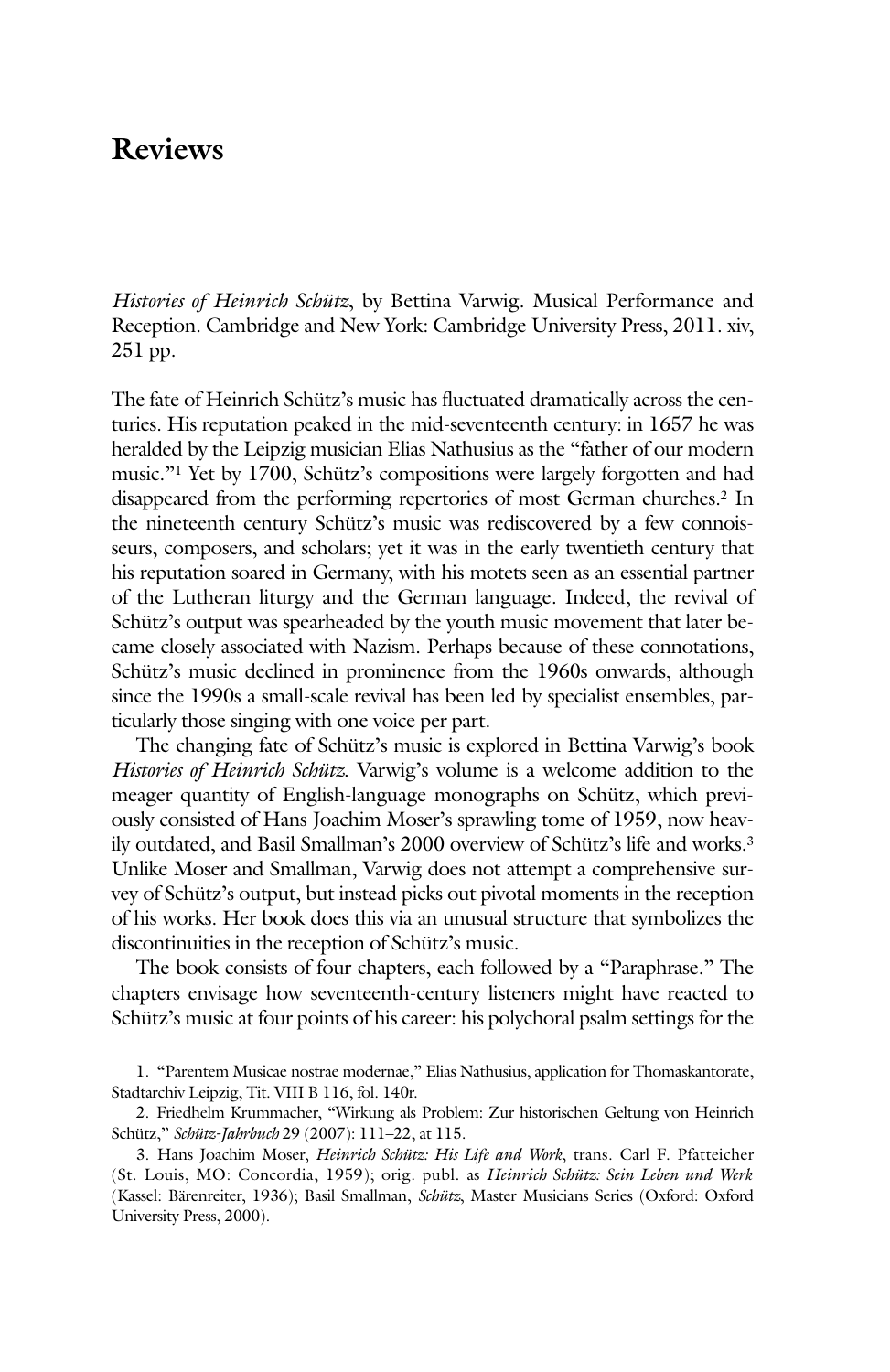## **552 Journal of the American Musicological Society**

Reformation Centenary (1617), the music drama *Dafne* (1627), the funerary work *Musicalische Exequien* (1636), and the motets of the *Geistliche Chor-Music* (1648). By contrast, the Paraphrases examine trends in the reception of Schütz's music in the late nineteenth and early twentieth centuries, as indicated by their titles: "Lutheran Schütz," "Operatic Schütz," "Monumental Schütz," and "Rhetorical Schütz." Each Paraphrase refers, in greater or lesser detail, to the Schütz work discussed in the previous chapter. Varwig takes the term "paraphrase" from George Buchanan's *Paraphrasis psalmorum Davidis poetica* (1571), a recasting of the psalms in Latin verse; she explains that this term "is intended to capture the endless possibilities of reformulating and elaborating the same historical facts and narratives" (p. 6). Her juxtaposition of chapters and Paraphrases contrasts with the chronological narrative often taken in accounts of reception.<sup>4</sup> Instead it suggests a reception history in which "interpretations begin to accumulate" and "different strata of these readings" get "stacked up" (p. 6). For Varwig, cultural history is not a single master-narrative but a series of overlapping and juxtaposed paraphrases.

Varwig's four chapters on the seventeenth-century meanings of Schütz's music are not reception history in its narrow sense. They do not present the documented responses of seventeenth-century listeners to specific pieces of his music. Such responses rarely survive from the period; if audiences recorded anything, it was usually a general impression of the performance as an event.5 Indeed, Varwig quotes several eyewitness accounts of music at the Dresden court (such as reports of the cacophony at the Reformation Centenary, pp. 17–18, or a description of music at a 1614 baptism, p. 138), but none of these identifies the compositions performed. Instead, Varwig offers her imaginative recreation of "some of the meanings engendered in the initial acts of performing and listening." Using an eclectic range of printed primary sources—including theological writings on music, iconography, and newssheets—she seeks to uncover the "wider preoccupations among [Schütz's] audiences and their horizons of expectation" (p. 6).

The strength of these chapters—which will come as a revelation to anyone familiar with the restricted remit of some German scholarship—is in Varwig's ability to place Schütz's music in the widest possible context. Chapter 1 argues that the trumpets and drums in Schütz's polychoral psalms for the Reformation Centenary might have been heard by the original listeners as bellicose war-mongering, as foreshadowing the apocalypse, or as a new type of Protestant ritual. Chapter 2 untangles the web of references surrounding

<sup>4.</sup> For a recent example of reception history organized chronologically, see Terence Cave, *Mignon's Afterlives: Crossing Cultures from Goethe to the Twenty-First Century (Oxford: Oxford* University Press, 2011).

<sup>5.</sup> As Tim Carter notes, some firsthand accounts of musical performances around 1600 suggest that in this period "the performance act is stronger than the musical text as a cultural identifier." See his "The Sound of Silence: Models for an Urban Musicology," *Urban History* 29 (2002): 8–18, at 15.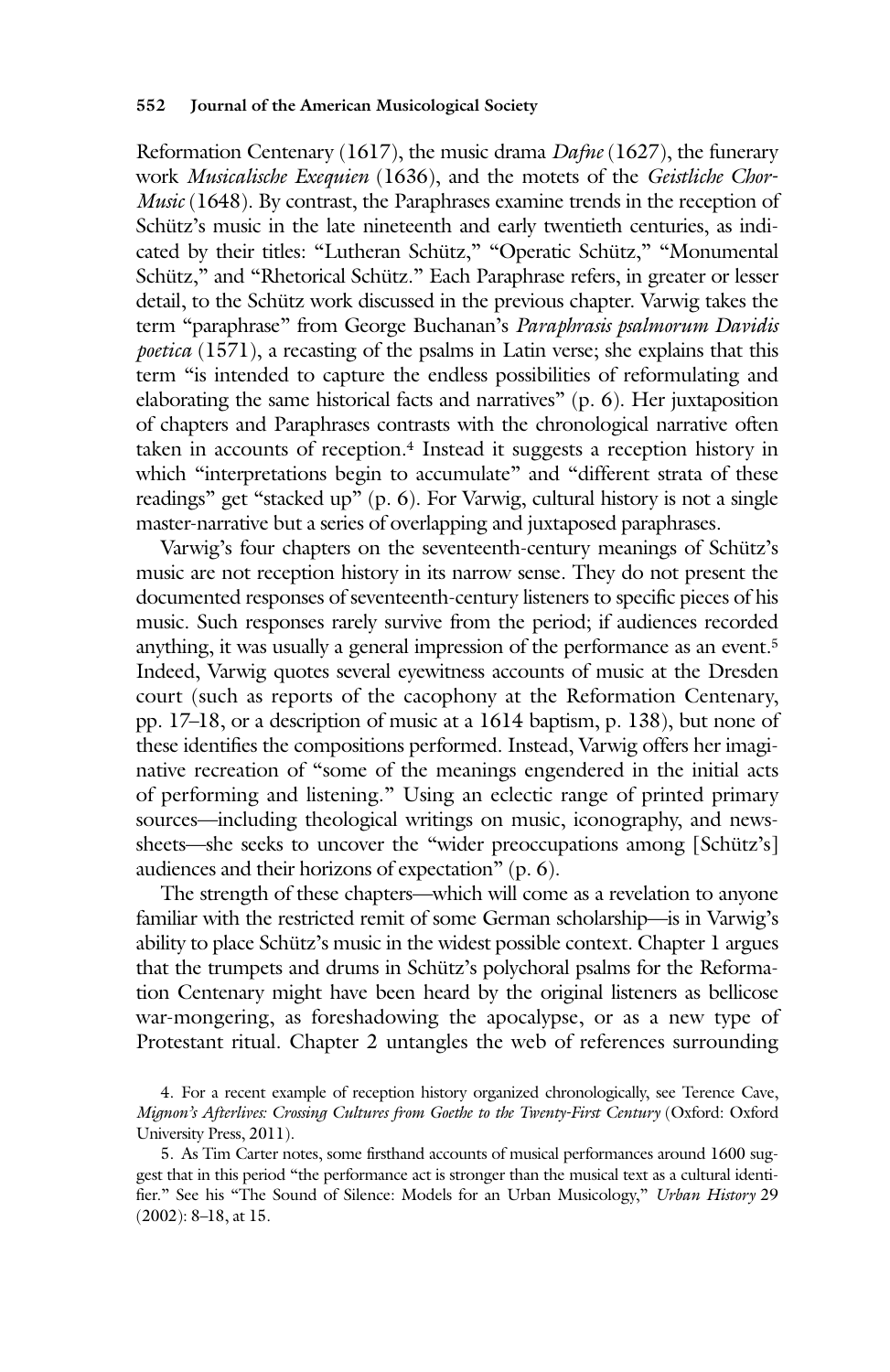*Dafne*, the 1627 music drama for which the music is lost; Varwig examines the multiple meanings arising from pastoral poetry and from Lutheran adaptations of Classical mythology. Chapter 3 relates Schütz's *Musicalische Exequien* to Lutheran attitudes toward death and the afterlife, with particular attention to how these attitudes changed during the Thirty Years War.

Especially wide-ranging is chapter 4, which explores the "array of different overtones" (p. 183) projected by the *Geistliche Chor-Music* (1648). In his preface to this motet collection, Schütz famously defended the value of a traditional training in counterpoint. Accordingly, most previous scholars have examined these motets for their contrapuntal devices and text-setting. Although Varwig does not overlook Schütz's musical craftsmanship (pp. 184–89), she places the collection in a stimulating global perspective. She relates Schütz's suspicion of new musical styles to the debates surrounding innovation engendered by such diverse phenomena as the Peace of Westphalia (1648), the European discovery of the New World, and the Copernican model of the cosmos. As geographical and intellectual horizons expanded, many Europeans expressed nostalgia for the old—in Schütz's case, nostalgia for older contrapuntal styles.

Varwig grounds each chapter with close readings of salient musical passages. In chapter 3, on the *Musicalische Exequien*, she examines the Seraphic Chorus (choir 2) in the Nunc dimittis, SWV 281, and how its entries emerge out of the sound of choir 1 "almost like an amplified overtone" (p. 116). She suggests that these entries produce an "opaque effect," echoing not choir 1 but "some other sound that is not actually present." Hence the Seraphic Chorus is not a direct representation of the music of heaven, but "a series of ever-fainter worldly resonances, whose intangible quality renders any true understanding out of reach" (p. 118). Varwig then relates this musical detail to the speculative accounts of celestial music by seventeenth-century theologians such as Christoph Frick and Johann Matthäus Meyfart. The other chapters provide similarly memorable yet historically informed readings of Schütz's music. It is a shame, though, that most of the book's musical examples are transcribed from the sometimes unreliable texts of the *Neue Schütz Ausgabe*. Example 2.4 (p. 66) presents "Sei gegrüßet, Maria," SWV 333, as given in Wilhelm Ehmann's edition of 1963, with his editorial breath marks and upward transposition by a tone.<sup>6</sup> Anachronisms such as the two-sharp key signature detract from Varwig's efforts to reconstruct the mindset of Schütz's listeners.

Varwig states that the aim of her book is to shift attention away from verbal and musical texts to "what surrounds them—people, ideas, social and political realities" (p. 6). This is a fitting description for the rich tapestry of contexts she weaves around Schütz's music. However, the title of each chapter specifies a

6. Heinrich Schütz, *Kleine geistliche Konzerte 1636/1639. Abteilung 3*, ed. Wilhelm Ehmann, *Neue Ausgabe sämtlicher Werke*, vol. 12 (Kassel: Bärenreiter, 1963), 37.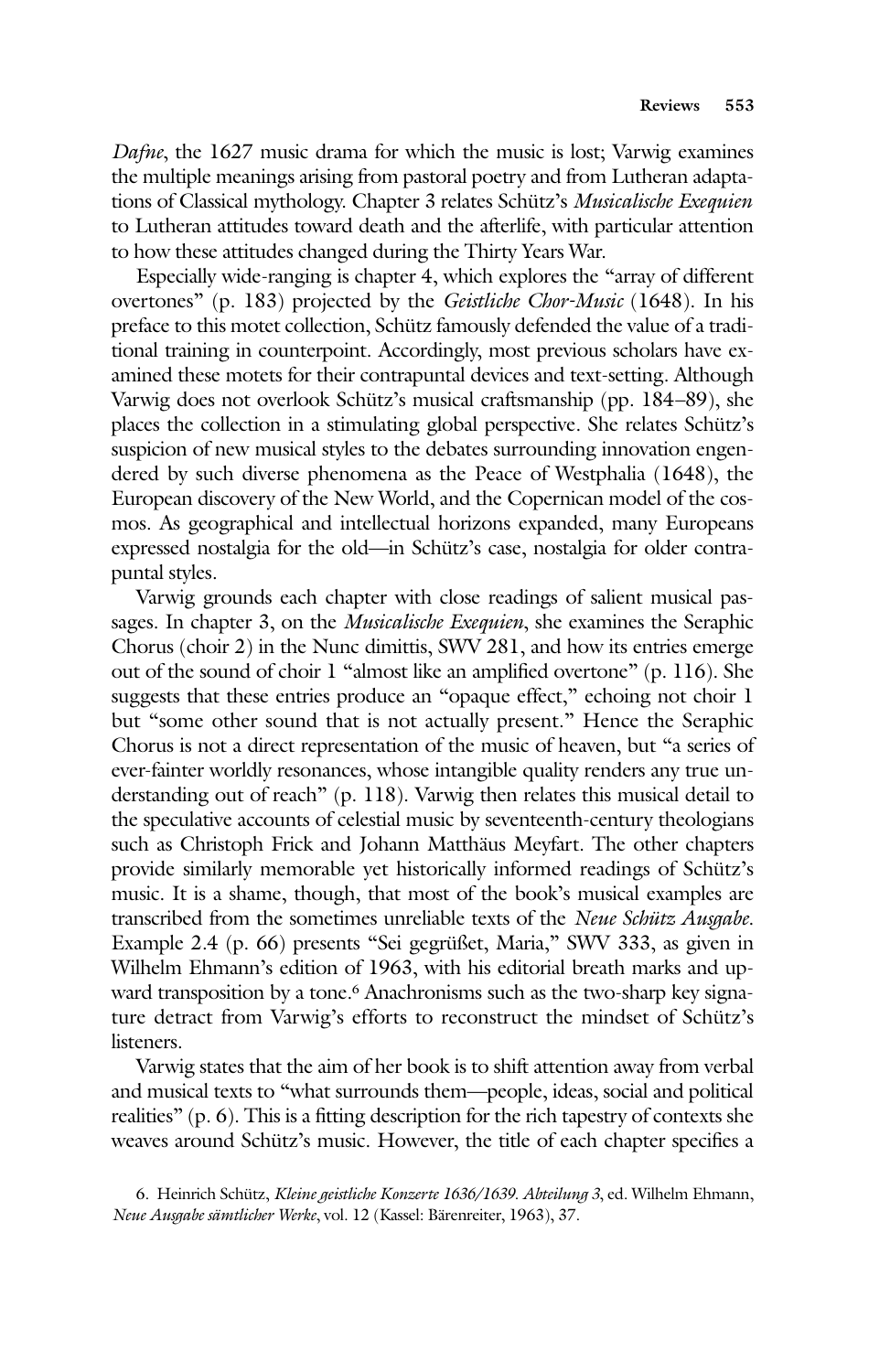published collection or musical work by Schütz and thus may suggest to the unwary reader a stronger focus on his music than the book actually provides. Somewhat problematic is the title of chapter 1: "Trumpets and Drums (*Psalmen Davids*, 1617)." As already mentioned, this chapter discusses the bombastic music used in Dresden for the Reformation Centenary of 1617, including two of Schütz's psalms that later appeared in his *Psalmen Davids* (1619). The chapter title, however, conflates the 1617 event with the subsequent 1619 publication. Furthermore, as Varwig admits in a footnote (p. 9n4), the two psalms she discusses (SWV 43 and 45) are not representative of the twenty-six pieces contained in the *Psalmen Davids*. It is unclear whether her arguments about the "aural indulgence" of SWV 43 and 45 apply to other pieces in the *Psalmen Davids*, such as "Wie lieblich sind deine Wohnungen," SWV 29, or the penitential "An der Wassern zu Babel," SWV 37. Here we might detect a tension inherent in any attempt to write a reception history of seventeenth-century music: the surviving historical evidence usually concerns events such as the Reformation Centenary, rather than the individual compositions that nowadays dominate scholarly attention.

The Paraphrases present a reception history of a more familiar kind, being based on the published statements made about Schütz's music by German scholars and musicians in the late nineteenth and early twentieth centuries. Varwig exposes the metaphors and ideologies behind the changing meanings that listeners and critics attributed to Schütz's output. Paraphrase 1 ("Lutheran Schütz") traces the efforts of Germans in the early twentieth century to claim his music for Lutheran use and to portray the composer as the "fifth Evangelist" (to quote Julius Smend's 1925 epithet, p. 49). Such efforts were frustrated by Schütz's limited use of chorale melodies; by the Nazi era, the *Psalmen Davids* were instead performed as symbols of Teutonic triumphalism (p. 53). Paraphrase 2 ("Operatic Schütz") charts the attempts of German historians and musicologists since the mid-nineteenth century to claim *Dafne* as the first German opera. These attempts extended to a 1936 April Fool about a lost Schütz opera being found in the former residence of Carl Maria von Weber (p. 98). Paraphrase 3 ("Monumental Schütz") traces the diverse ways in which Schütz was celebrated as a German national hero in the mid-twentieth century, including portrayals of the composer in a forged painting of ca. 1935 and in Günter Grass's novella *Das Treffen in Telgte* (1979). Paraphrase 4 ("Rhetorical Schütz") explains how German musicologists sought to make Schütz's works comprehensible to non-specialist audiences by analyzing them as a series of rhetorical figures. A leading exponent of this approach was Hans Heinrich Eggebrecht, whose interpretation of "Ich bin eine rufende Stimme," SWV 383, is challenged by Varwig's own reading of the motet (pp. 204–9).

By their nature, the Paraphrases do not provide an exhaustive account of the modern revivals of Schütz's music. Further stories could be told, for instance of the Marxist image of the composer fostered by the German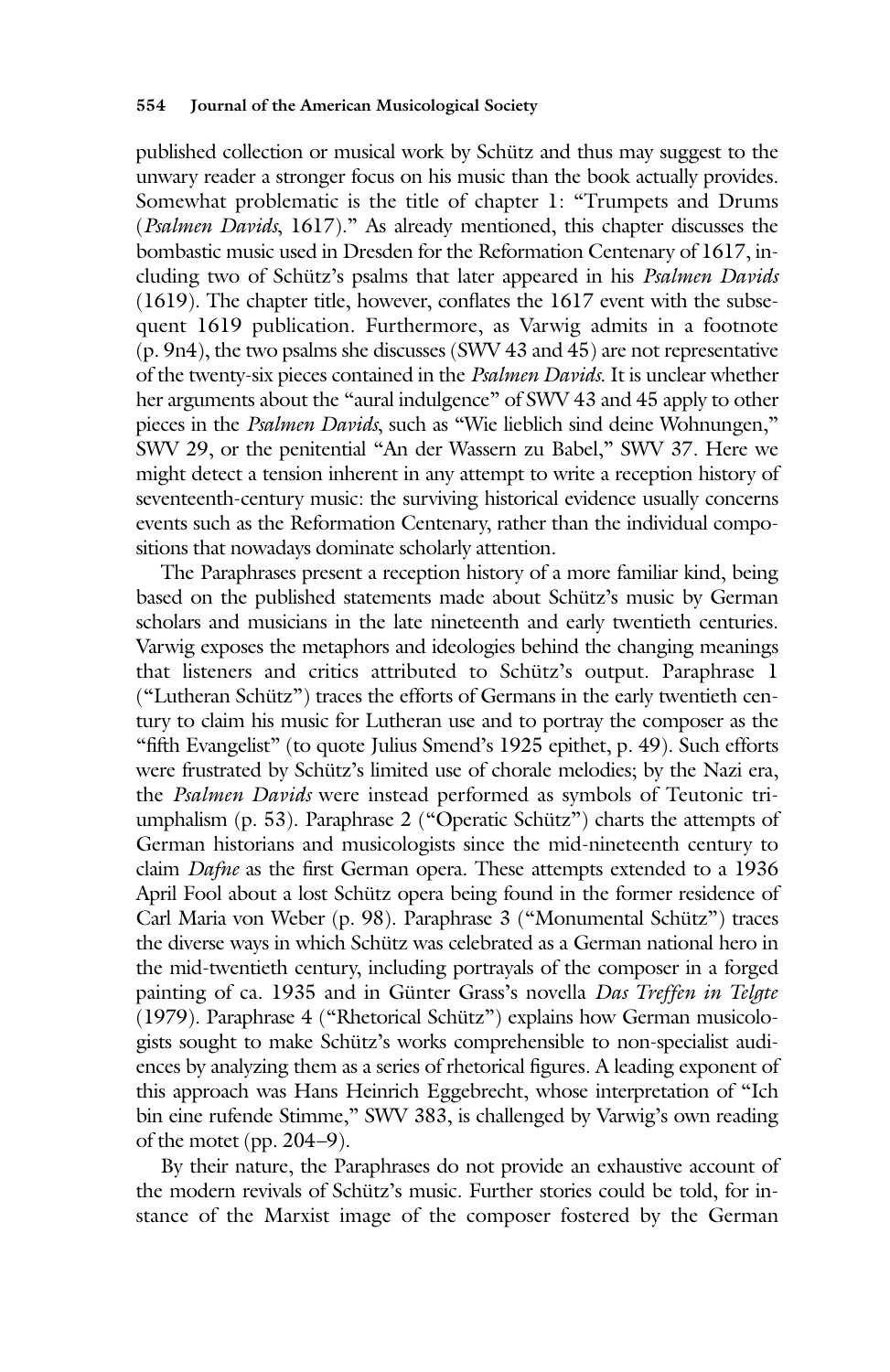Democratic Republic.7 Also worthy of exploration would be the varied soundworlds with which performers have realized Schütz's music: the *Psalmen Davids*, for instance, have been performed in Mahlerian orchestrations of the 1910s,<sup>8</sup> choral and brass renditions of the 1960s, and one-voice-per-part scorings since the 1990s. Still, Varwig provides the first English-language account of the modern reinventions of Schütz's music. As such, her book is valuable for scholars not just of Baroque music but also of German culture between the 1870s and 1950s.

Varwig's book presents so many contending images of Schütz that it raises the question: what, if anything, holds together these disparate "histories"? At times she takes a relativistic view in which the responses of all listeners (including herself) are equally valid: "The stories told here constitute one more possible reformulation, one more paraphrase around the impenetrable and endlessly fascinating chaos of historical reality" (p. 7). Yet connecting all these diverse interpretations is Schütz's music and the "presence" it achieves in performance (p. 214). Whilst Varwig repudiates any notion of "the music itself," she identifies three factors that may explain the ongoing "allure of Schütz's music:" "its compositional fluency, productive openness to interpretation and a potential for intense sensual stimulation" (pp. 214–15). Indeed, her readings of individual compositions reveal her persuasive view of Schütz's music as primarily a sonic fabric, rather than one that enunciates a Biblical text. Thus Schütz's psalms for the Reformation Centenary, SWV 43 and 45, are exercises in "mass sound manipulation" rather than clearly presenting the words (p. 37). His motet "O quam tu pulchra es," SWV 265, ends with "waves of untexted sound . . . [that] invite a self-reflective meditation on music's own sonic power" (p. 84). The motet "Es ist erschienen die heilsame Gnade Gottes," SWV 371, uses techniques of variation and amplification to create a musically coherent opening "that respects and utilises the syntactical properties of his text, but works independently of its semantic content" (p. 186). Further analyses of Schütz's procedures of variation and amplification can be found in a 2009 article by Varwig.9

Thus Varwig's book is significant for providing a refreshing variety of interpretations of Schütz's music, interpretations that challenge old notions of the composer as an ardent preacher of Lutheran texts. Moreover, her monograph

7. Walter Werbeck, "Das Schütz-Bild in der DDR," in *Schütz-Rezeption im Wandel der Zeit: Kolloquium anlässlich des Festwochenendes "50 Jahre Ausstellungen zu Heinrich Schütz in seinem Geburtshaus,"* ed. Friederike Böcher, 89–109 (Bad Köstritz, Germany: Heinrich-Schütz-Haus, 2005).

8. See Max Schneider's orchestration of "Zion spricht, der Herr hat mich verlassen," SWV 46, published by Breitkopf & Härtel in 1919; an extract is given as a supplement to his article "Die Be setzung der vielstimmigen Musik des 17. und 16. Jahrhunderts," *Archiv für Musikwissen schaft* 1 (1918/19): 205–34.

9. Bettina Varwig, " 'Mutato Semper Habitu': Heinrich Schütz and the Culture of Rhetoric," *Music & Letters* 90 (2009): 215–39.